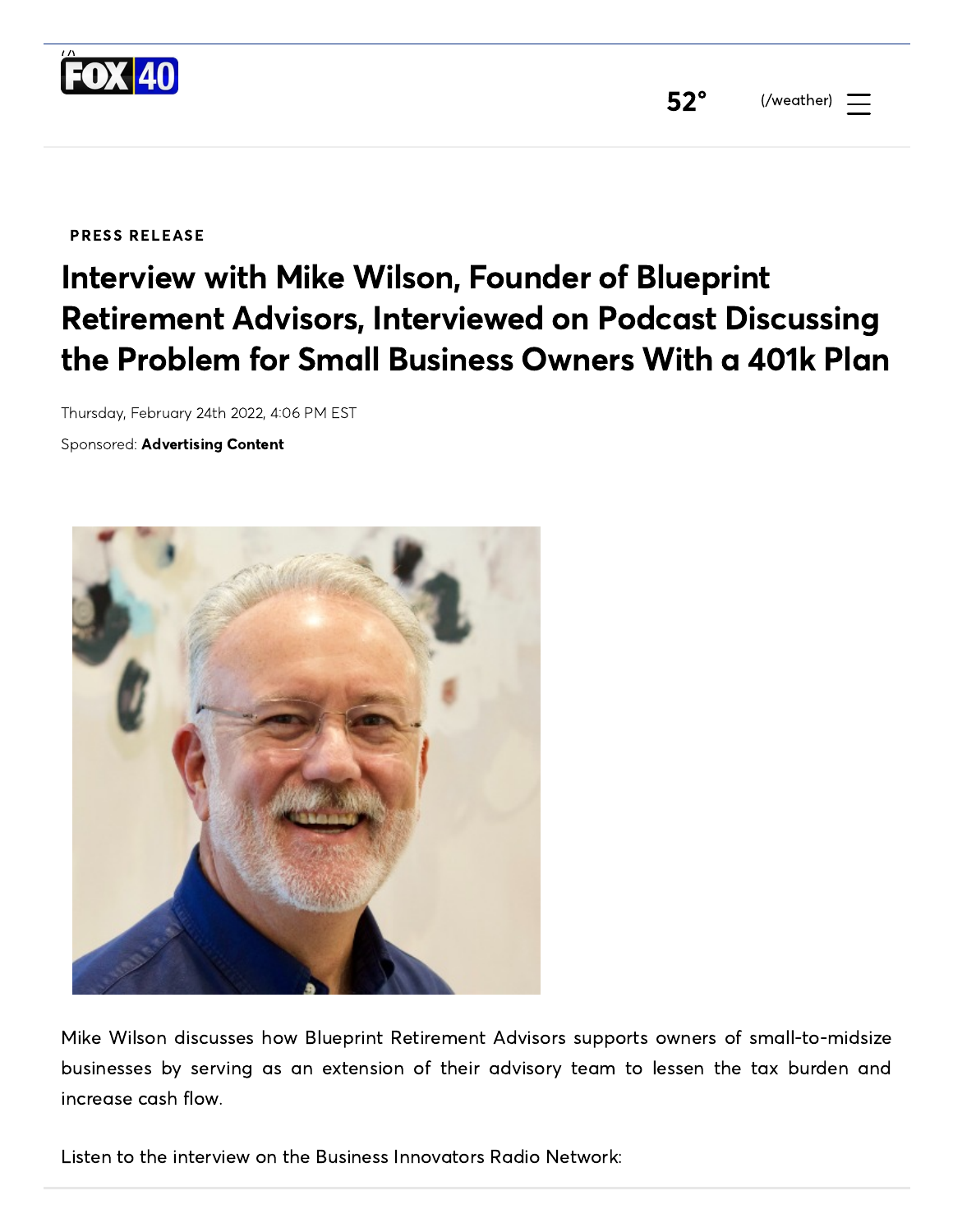https://businessinnovatorsradio.com/interview-with-mike-wilson-founder-of-blueprintretirement-advisors-discussing-the-problem-for-small-business-owners-with-a-401k-plan/ (https://businessinnovatorsradio.com/interview-with-mike-wilson-founder-of-blueprint[retirement-advisors-discussing-the-problem-for-small-business-owners-with-a-401k-plan/\)](https://businessinnovatorsradio.com/interview-with-mike-wilson-founder-of-blueprint-retirement-advisors-discussing-the-problem-for-small-business-owners-with-a-401k-plan/)

Blueprint Retirement Advisors relies on process-driven planning to help clients make the most of their financial resources. The company delivers a high level of personal service to business owners and individual investors. The Blueprint Design Review process helps clients evaluate financial decisions for both long- and short-term issues. No products or strategies are recommended without careful examination of the entire financial picture.

Blueprint Retirement Advisors works with business owners and plan sponsors to build and manage ERISA-based plans, such as:

- 401k
- 403b
- Profit Sharing
- SIMPLE IRA
- Payroll Deduction

According to ERISA rules, the sponsor is the plan's Prudent Investment Expert. This role makes them personally liable for what happens with the investments inside the plan. Such a risk poses significant personal liability—and is completely unnecessary.

Wilson commented, "We recommend offloading this fiduciary responsibility by structuring the plan with a 3(38) election, which allows a plan sponsor to shift 100% of the fiduciary liability to the investment advisor. Working with Blueprint and a 3(38) election shifts the plan sponsor's role from a fiduciary to a monitor. Additional responsibility can be shifted using the 3(16) election, which removes the duties of plan management and administration from the sponsor. Once your plan is in place, regular participant education sessions (on-site or online) are offered, so all plan participants can stay current with their retirement investments."